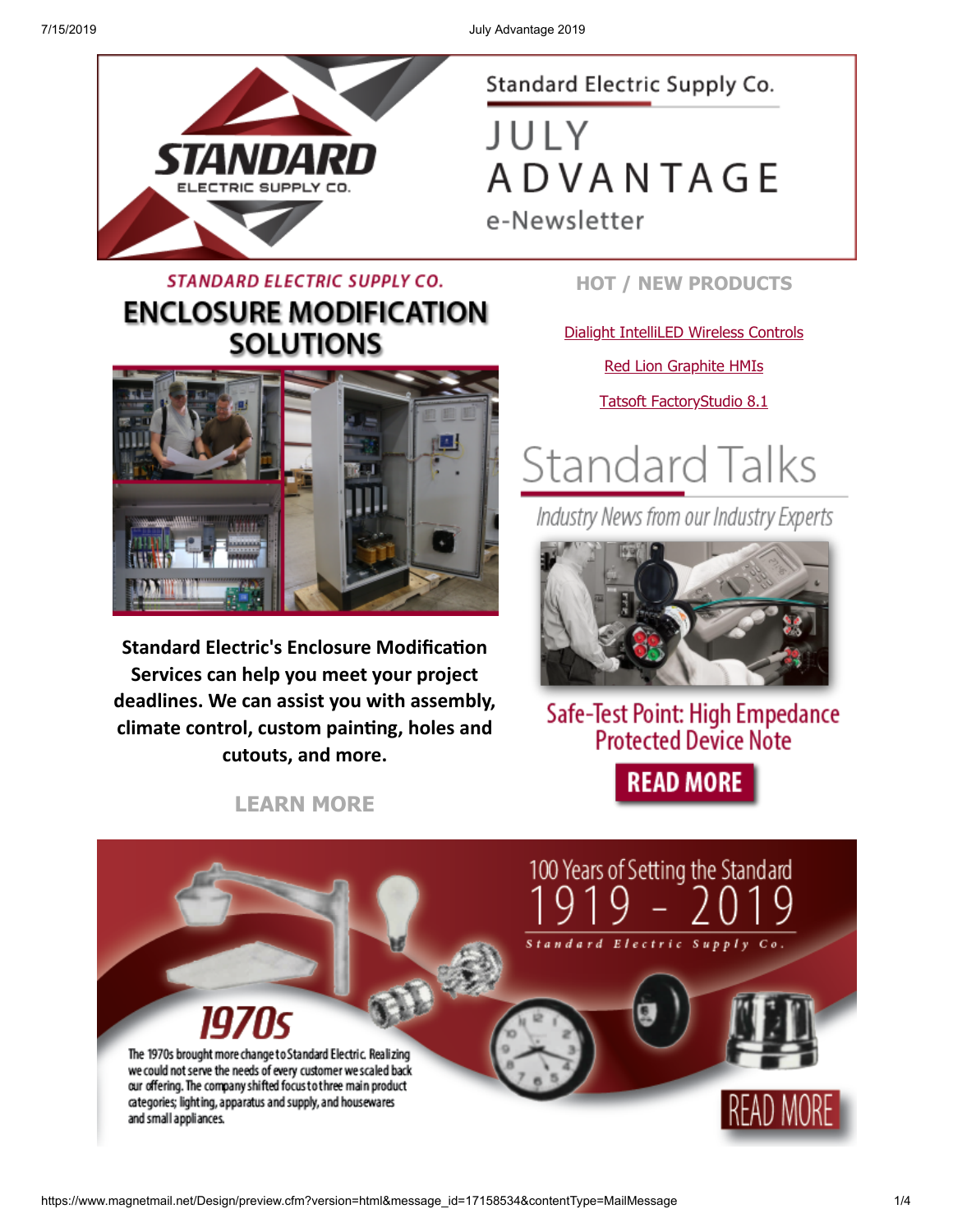7/15/2019 July Advantage 2019

#### **BRADY SAFEKEY LOCKOUT PADLOCKS BRADY** Get ultimate key precision and advanced key security



**WATCH VIDEO** 

With Brady's innovatively designed padlock, you get up to 700% more unique key possibilities than a standard safety padlock, without sacrificing a secure lockout. With that level of precision, you're covered from your simple to highly complex lockout needs. You also get:

- Easy operation with extra smooth key insertion and removal
- Fast identification with the color-matched key and lock body
- Years of use with the low-friction locking mechanism that helps maintain key integrity
- Excellent durability in every industrial environment

#### **MERSEN SURGE PROTECTION SOLUTIONS** Surge-Trap® UL/CSA Surge Protective Devices





Power related fluctuations cost companies in the US more than \$80 billion dollars annually. A down machine can cast you time and money. Protect your equipment from surge events with Mersen's line of Surge Protection Devices.

What types of damage can Mersen help prevent?

- **Disruptive**  surge enters an electronic component which interprets the valid logic command
- **Dissipative**: repetitive pulsing of short duration energy
- **Destructive**: high-level energy surge that immediately results in equipment failure or destruction

## **LEARN MORE**

#### **OMNI CABLE MANAGEMENT** A one-stop shop for wire and cable needs





Sometimes, your wire center gets overrun with spools, coils, and boxes of wire and cable used in your assembly and manufacturing processes. Partner with Standard Electric and Omni Cable to develop a solution to organize your wire center and streamline material management processes as part of our Vendor Managed Inventory program.

Collaborative Solutions offered:

- Custom spool sizes
- Standard footage for bin locations
- Quick turnaround on requirements

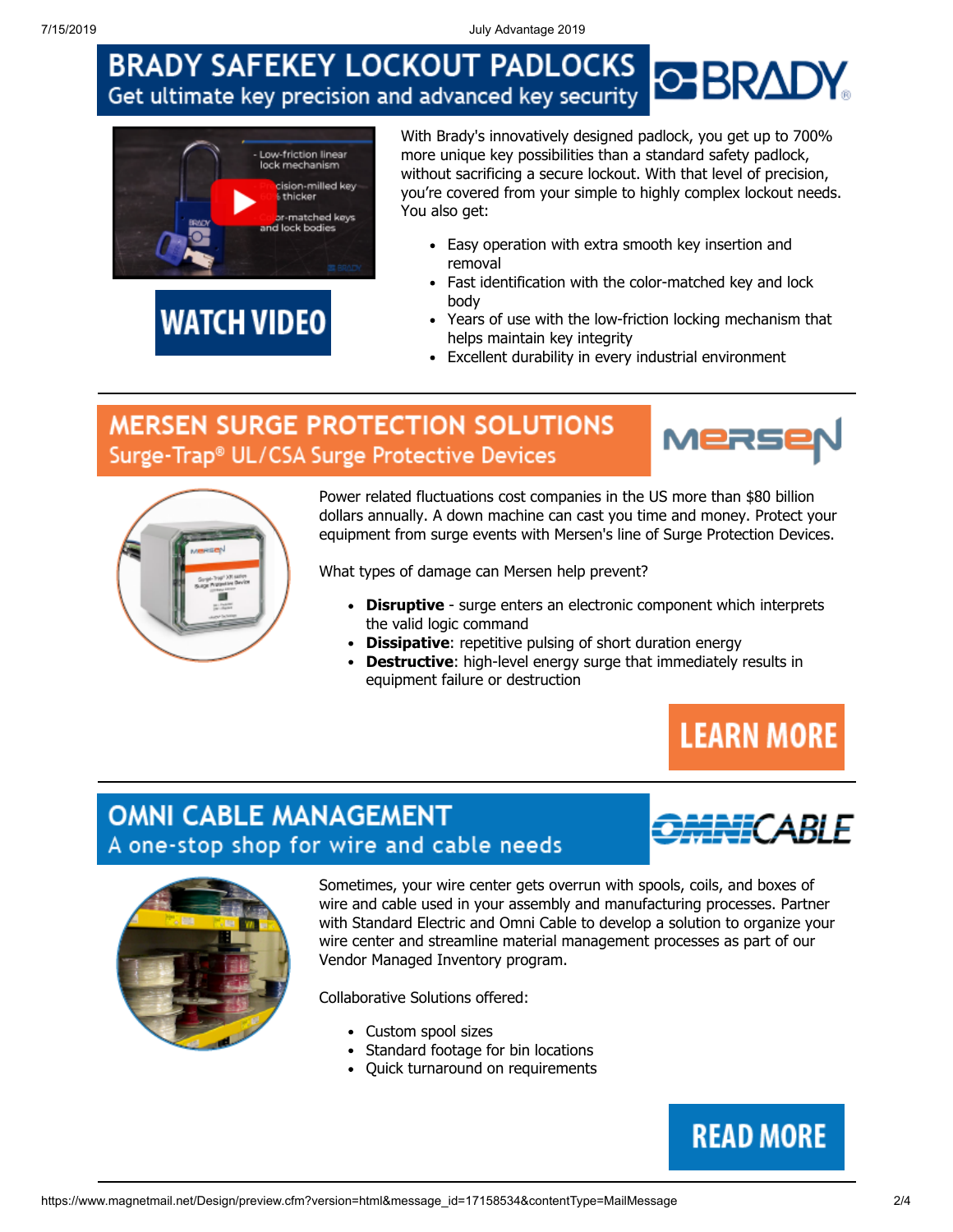#### **inSIGHT DATA MONITORING** Monitor critical performance indicators





**WATCH VIDEO** 

Data collection and analytics in today's market are increasingly important to ensuring efficiency, uptime, and quality. For any industrial manufacturer or data center owner, the ability to predict costly downtime before it happens is critical to maintaining productivity.

The Hubbell inSIGHT $^{TM}$  Data Monitoring line includes:

- Pin and sleeve devices
- Ethernet gateways
- Smart power cables
- Circuit and Environmental Monitors
- Software (cloud-based or local packages)

#### **ACME ICT TRANSFORMERS** Cooler. Cleaner. More Compact.





Acme's revamped ICT line handles the potentially damaging high in-rush currents caused when electromagnetic components are energized. These drytype, step-down transformers reduce supply voltages to 240V or lower to operate

electromagnetic devices.

ICT Product Line Features Include:

- Voltage regulation exceeds NEMA standards
- High quality silicon laminated steel construction minimizes core losses and increases efficiency
- Copper windings on all groups
- Backed by a twenty-year limited warranty



#### **STAHLIN J&JW SERIES ENCLOSURES** Developed for harsh, aggressive environments



Originally developed as an electrical junction box for the oil refining and petrochem industries, the Stahlin J series has evolved over the years into a versatile industrial enclosure with varied applications for use from high-end electronics to extreme corrosive applications both indoors and out. Rugged design combined with tough, durable materials, for extreme reliability in tough environments are key attributes of this series.

Key features:

- Over 180 configurations available in 17 sizes
- Flat for component mounting versatility
- 5 cover securement methods available
- Integrally molded mounting flange
- Submersion rated